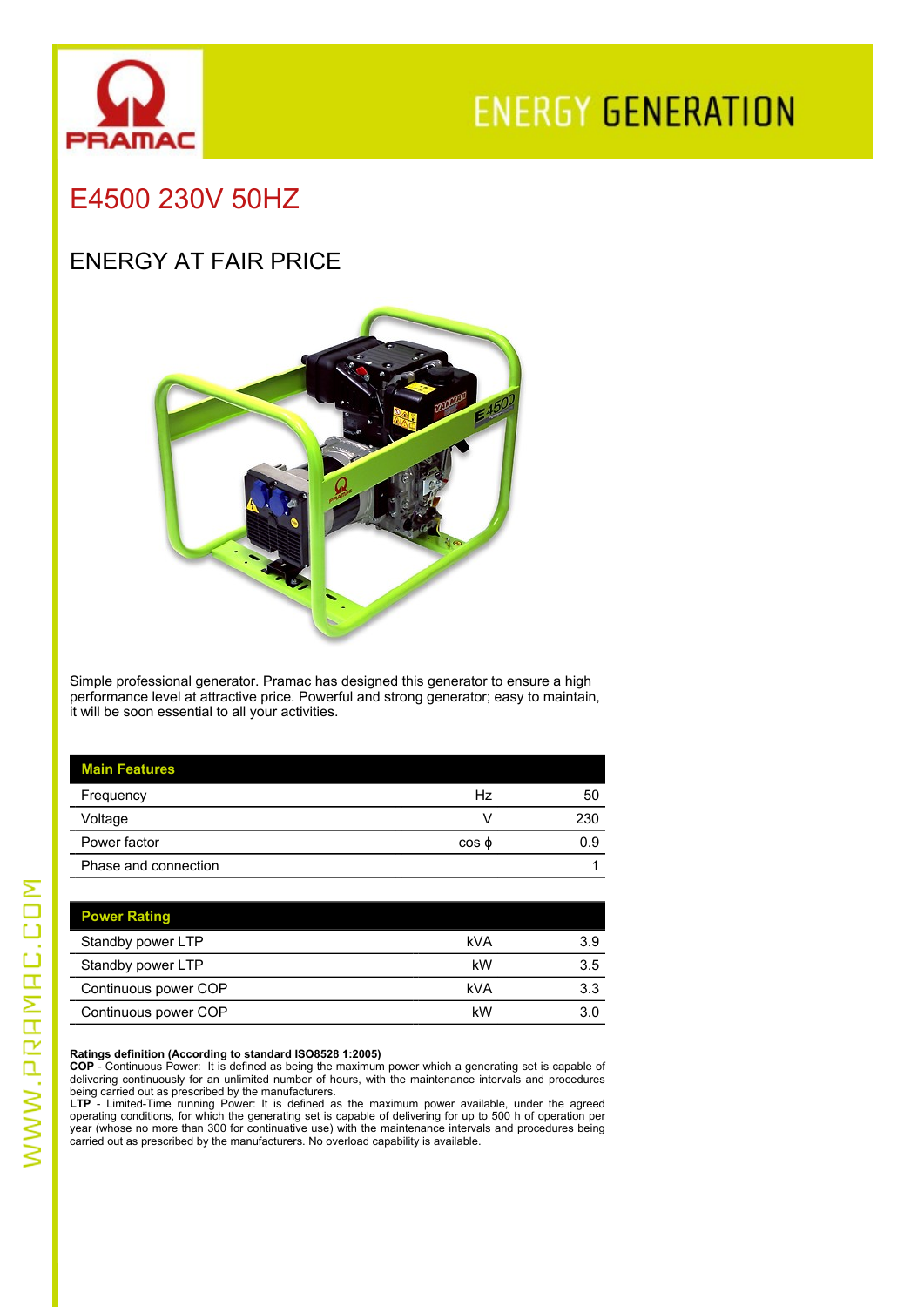| <b>Engine specifications</b>   |                 |                    |
|--------------------------------|-----------------|--------------------|
| Engine manufacturer            |                 | Yanmar             |
| Model                          |                 | <b>L70N Recoil</b> |
| Engine cooling system          |                 | Air                |
| Displacement                   | cm <sup>3</sup> | 320                |
| Aspiration                     |                 | Natural            |
| <b>Operating Speed-Nominal</b> | rpm             | 3000               |
| Speed governor                 |                 | Mechanical         |
| Fuel                           |                 | Diesel             |
| Oil capacity                   |                 | 1.1                |
| Starting system                |                 | Recoil             |



| <b>Alternator Specifications</b> |      |                      |
|----------------------------------|------|----------------------|
| Type                             |      | <b>Brushless</b>     |
| Class                            |      | н                    |
| Voltage regulation system        |      | Capacitor            |
| IP protection                    |      | 23                   |
| Poles                            |      | $\overline{2}$       |
| Frequency                        | Hz   | 50                   |
| Voltage tolerance                | $\%$ | $+5, -10$<br>(cos@1) |

| <b>Dimensional data</b> |          |     |
|-------------------------|----------|-----|
| Length                  | $(L)$ mm | 760 |
| Width                   | $(W)$ mm | 540 |
| Height                  | $(H)$ mm | 560 |
| Dry weight              | Κg       | 54  |
| Fuel tank capacity      |          | 3.5 |

| <b>Autonomy</b>             |     |      |
|-----------------------------|-----|------|
| Fuel consumption @ 75% PRP  | l/h | 0.93 |
| Fuel consumption @ 100% PRP | l/h | 1 24 |
| Running time @ 75% PRP      |     | 3.76 |
| Running time @ 100% PRP     |     | 282  |